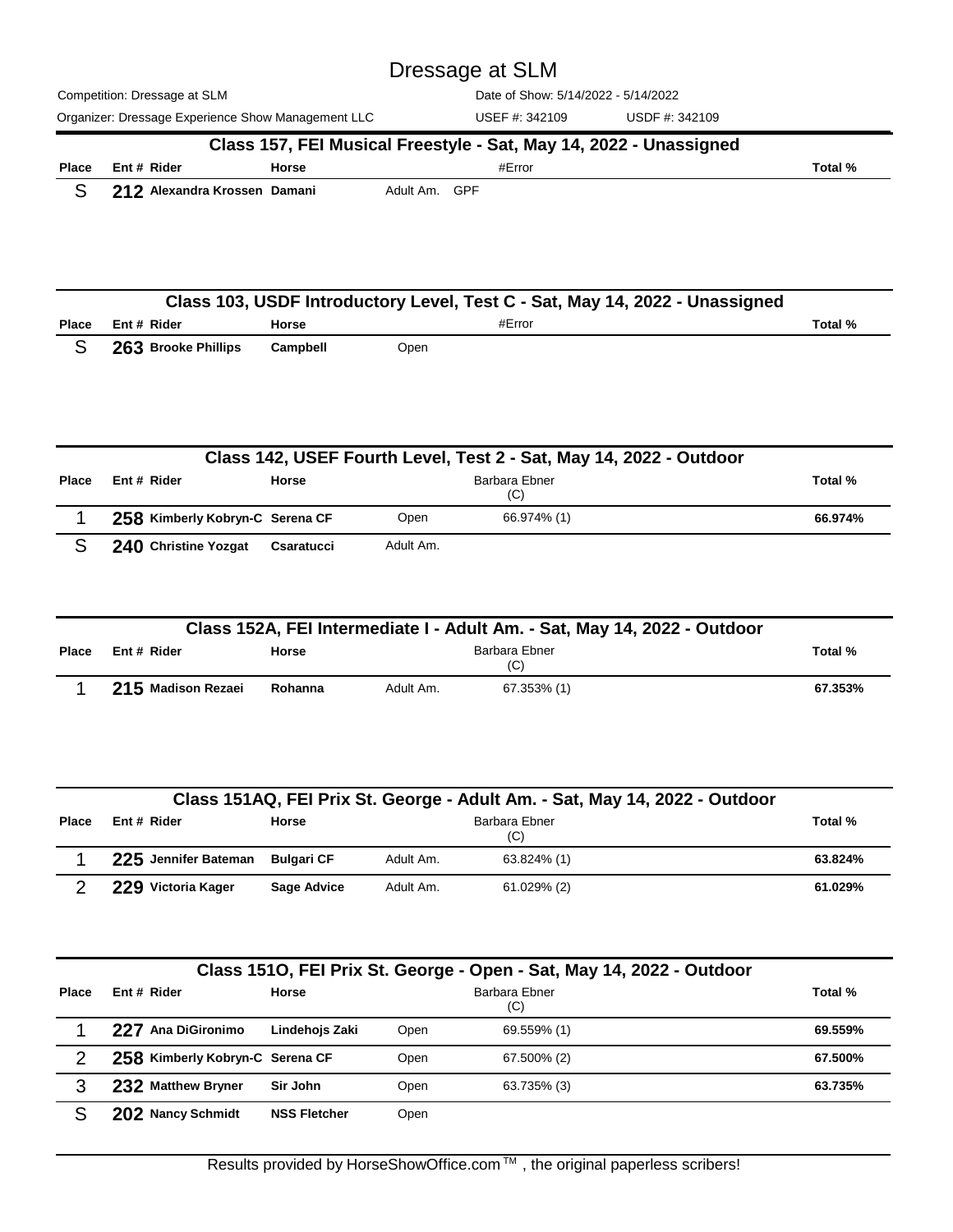Competition: Dressage at SLM

Organizer: Dressage Experience Show Management LLC USEF #: 342109 USDF #: 342109

Date of Show: 5/14/2022 - 5/14/2022

|              |                                   |                       |      | Class 1430, USEF Fourth Level, Test 3 - Open - Sat, May 14, 2022 - Outdoor |         |
|--------------|-----------------------------------|-----------------------|------|----------------------------------------------------------------------------|---------|
| <b>Place</b> | Ent # Rider                       | Horse                 |      | Barbara Ebner<br>(C)                                                       | Total % |
|              | 227 Ana DiGironimo                | Lindehojs Zaki        | Open | 73.611% (1)                                                                | 73.611% |
| າ            | 224 Erin Scelba-Johns EMR Arising |                       | Open | 65.000% (2)                                                                | 65.000% |
|              | 219 Susan Gallagher               | <b>Express Charge</b> | Open |                                                                            |         |

|                |                                                |                        |             | Class 112, USEF First Level, Test 2 - Sat, May 14, 2022 - Outdoor |         |
|----------------|------------------------------------------------|------------------------|-------------|-------------------------------------------------------------------|---------|
| <b>Place</b>   | Ent # Rider                                    | Horse                  |             | Barbara Ebner<br>(C)                                              | Total % |
| 1              | 222 Kathryn Nelson                             | <b>For Pete Sake</b>   | Adult Am.   | 63.286% (1)                                                       | 63.286% |
| S              | 252 Juliana Whalen                             | Mr. T McGee            | Jr/Yg Rider |                                                                   |         |
| $\mathbf{1}$   | 208 Lisa Basselini                             | <b>Champions Leag</b>  | Open        | 79.000% (1)                                                       | 79.000% |
| $\overline{2}$ | 235 Ashley Dufrane                             | <b>Dolce Amore</b>     | Open        | 63.286% (2)                                                       | 63.286% |
|                |                                                |                        |             | Class 156, FEI Grand Prix - Sat, May 14, 2022 - Outdoor           |         |
| <b>Place</b>   | Ent # Rider                                    | <b>Horse</b>           |             | <b>Barbara Ebner</b><br>(C)                                       | Total % |
| $\mathbf{1}$   | 226 Kimberly Kobryn-C Ramora CF                |                        | Open        | 67.609% (1)                                                       | 67.609% |
| $\overline{2}$ | 201 Lauren Annett                              | <b>Davina</b>          | Open        | 63.261% (2)                                                       | 63.261% |
| 3              | 206 Emily O'Neill                              | <b>Funky-Boy</b>       | Open        | 61.413% (3)                                                       | 61.413% |
| 4              | 220 Samantha Hodgso Wyoming J                  |                        | Open        | 60.217% (4)                                                       | 60.217% |
|                |                                                |                        |             | Class 113, USEF First Level, Test 3 - Sat, May 14, 2022 - Outdoor |         |
| <b>Place</b>   | Ent # Rider                                    | <b>Horse</b>           |             | Barbara Ebner<br>(C)                                              | Total % |
| $\mathbf{1}$   | 216 Elizabeth Glowack DCF Diamond Ge Adult Am. |                        |             | 68.472% (1)                                                       | 68.472% |
| $\overline{2}$ | 222 Kathryn Nelson                             | <b>For Pete Sake</b>   | Adult Am.   | 65.417% (2)                                                       | 65.417% |
| 3              | 233 Kelsey Brodbine                            | Roxanne                | Adult Am.   | 62.917% (3)                                                       | 62.917% |
| 4              | 203 Lindsey Martell                            | I'll Have Another      | Adult Am.   | 61.944% (4)                                                       | 61.944% |
| 5              | 221 Sharielle Lawrenc                          | <b>HS Wrosaletti</b>   | Adult Am.   | 59.861% (5)                                                       | 59.861% |
| 1              | 208 Lisa Basselini                             | <b>Champions Leag</b>  | Open        | 82.083% (1)                                                       | 82.083% |
| $\overline{2}$ | 234 Matthew Bryner                             | <b>Timtron Hanover</b> | Open        | 66.667% (2)                                                       | 66.667% |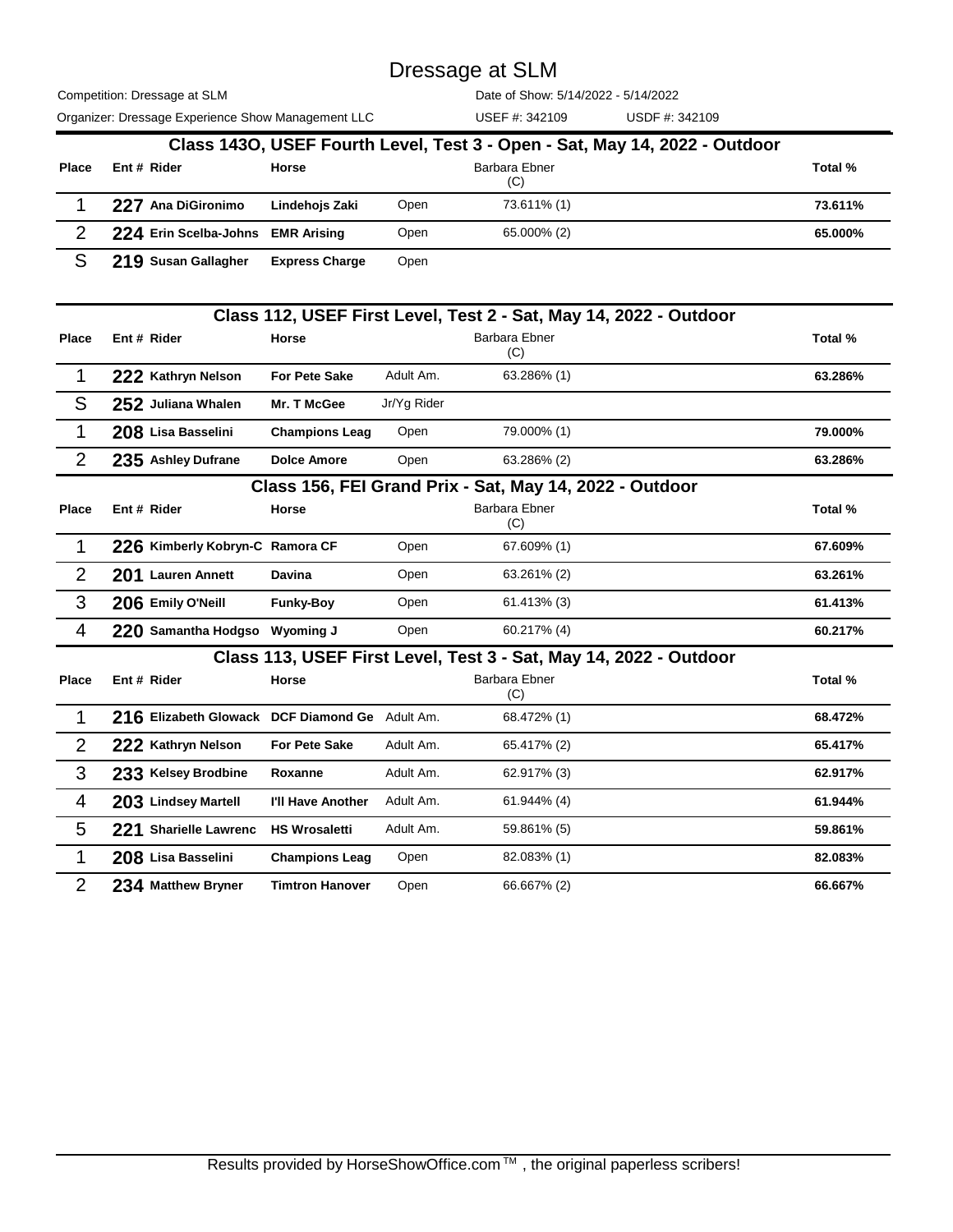Competition: Dressage at SLM Organizer: Dressage Experience Show Management LLC USEF #: 342109 USDF #: 342109

Date of Show: 5/14/2022 - 5/14/2022

|              |                      |                       |           | Class 121, USEF Second Level, Test 1 - Sat, May 14, 2022 - Outdoor |         |
|--------------|----------------------|-----------------------|-----------|--------------------------------------------------------------------|---------|
| <b>Place</b> | Ent # Rider          | Horse                 |           | Barbara Ebner<br>(C)                                               | Total % |
|              | 210 Shannon Bilder   | The Magician          | Adult Am. | 69.189% (1)                                                        | 69.189% |
| 2            | 209 JoAnne McAlister | <b>Samson</b>         | Adult Am. | 67.027% (2)                                                        | 67.027% |
| 3            | 213 Karin Worm       | Safir 7S              | Adult Am. | 64.189% (3)                                                        | 64.189% |
| 4            | 242 Patricia Maher   | Weltmeer              | Adult Am. | 63.784% (4)                                                        | 63.784% |
| 5            | 233 Kelsey Brodbine  | Roxanne               | Adult Am. | 61.892% (5)                                                        | 61.892% |
| 6            | 243 Olivia Bierly    | Renmore               | Open      | $61.757\%$ (6)                                                     | 61.757% |
|              | 235 Ashley Dufrane   | <b>Dolce Amore</b>    | Open      | $60.811\%$ (7)                                                     | 60.811% |
|              |                      |                       |           | Class 122, USEF Second Level, Test 2 - Sat, May 14, 2022 - Outdoor |         |
| Place        | Ent # Rider          | Horse                 |           | Barbara Ebner<br>(C)                                               | Total % |
|              | 228 Lori Farace      | <b>Elieto Santana</b> | Adult Am. | 62.195% (1)                                                        | 62.195% |

|              |                                      |                       |           |                      | Class 123A, USEF Second Level, Test 3 - Adult Am. - Sat, May 14, 2022 - Outdoor   |
|--------------|--------------------------------------|-----------------------|-----------|----------------------|-----------------------------------------------------------------------------------|
| <b>Place</b> | Ent # Rider                          | <b>Horse</b>          |           | Barbara Ebner<br>(C) | Total %                                                                           |
|              | 209 JoAnne McAlister                 | <b>Samson</b>         | Adult Am. | 68.571% (1)          | 68.571%                                                                           |
| 2            | 210 Shannon Bilder                   | The Magician          | Adult Am. | 65.357% (2)          | 65.357%                                                                           |
| 3            | 216 Elizabeth Glowack DCF Diamond Ge |                       | Adult Am. | 65.238% (3)          | 65.238%                                                                           |
| 4            | 213 Karin Worm                       | Safir 7S              | Adult Am. | 61.667% (4)          | 61.667%                                                                           |
| 5            | 203 Lindsey Martell                  | I'll Have Another     | Adult Am. | $60.000\%$ (5)       | 60.000%                                                                           |
| 6            | 231 Patricia McConnell River         |                       | Adult Am. | 59.643% (6)          | 59.643%                                                                           |
| 7            | 221 Sharielle Lawrenc                | <b>HS Wrosaletti</b>  | Adult Am. | 58.452% (7)          | 58.452%                                                                           |
|              | 256 Elizabeth Lambert Sheyenne       |                       | Adult Am. | 50.833% (8)          | 50.833%                                                                           |
| S            | 228 Lori Farace                      | <b>Elieto Santana</b> | Adult Am. |                      |                                                                                   |
|              |                                      |                       |           |                      | Class 106A, USEF Training Level, Test 3 - Adult Am. - Sat, May 14, 2022 - Outdoor |
| <b>Place</b> | Ent # Rider                          | Horse                 |           | Barbara Ebner<br>(C) | Total %                                                                           |
|              | <b>Justine Watson</b><br>207         | Jacobs Arch           | Adult Am. | 68.793% (1)          | 68.793%                                                                           |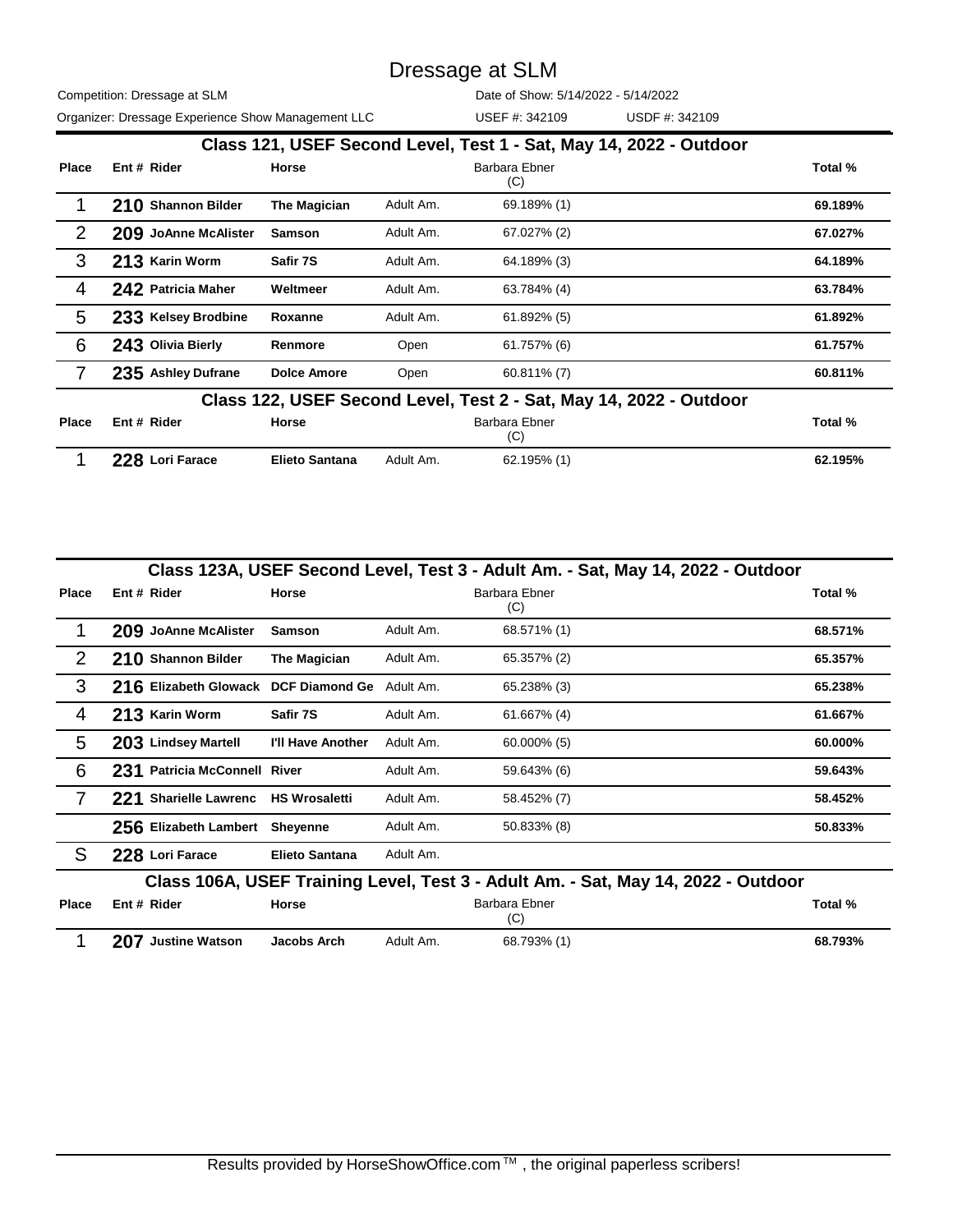Competition: Dressage at SLM

Organizer: Dressage Experience Show Management LLC USEF #: 342109 USDF #: 342109

Date of Show: 5/14/2022 - 5/14/2022

|                |                                     |                       |           |                | Class 1230, USEF Second Level, Test 3 - Open - Sat, May 14, 2022 - Outdoor      |         |
|----------------|-------------------------------------|-----------------------|-----------|----------------|---------------------------------------------------------------------------------|---------|
| <b>Place</b>   | Ent # Rider                         | Horse                 |           |                | Barbara Ebner<br>(C)                                                            | Total % |
| 1              | 205 Heather Mason                   | <b>Manuskript SCF</b> | Open      |                | 78.452% (1)                                                                     | 78.452% |
| $\overline{2}$ | 230 Lisa Basselini                  | <b>Bontucci</b>       | Open      |                | 70.119% (2)                                                                     | 70.119% |
| 3              | 253 Wendy Garfinkel                 | Once an Irishman      | Open      |                | 65.595% (3)                                                                     | 65.595% |
| 4              | 238 Erin Hurley                     | <b>Merlot</b>         | Open      |                | 57.857% (4)                                                                     | 57.857% |
|                |                                     |                       |           |                | Class 144, USDF Musical Freestyle Test of Choice - Sat, May 14, 2022 - Outdoor  |         |
| <b>Place</b>   | Ent # Rider                         | Horse                 |           |                | <b>Barbara Ebner</b><br>(C)                                                     | Total % |
| 1              | 205 Heather Mason                   | <b>Manuskript SCF</b> | Open      | F <sub>1</sub> | 85.467% (1)                                                                     | 85.467% |
| 2              | 246 Alexandra Krossen Nicene        |                       | Adult Am. | F4             | 73.200% (2)                                                                     | 73.200% |
| 3              | 253 Wendy Garfinkel                 | Once an Irishman      | Open      | F <sub>2</sub> | 70.800% (3)                                                                     | 70.800% |
| 4              | 207 Justine Watson                  | Jacobs Arch           | Adult Am. | F <sub>1</sub> | 68.133% (4)                                                                     | 68.133% |
| 5              | 256 Elizabeth Lambert               | <b>Sheyenne</b>       | Adult Am. | F <sub>2</sub> | 65.467% (5)                                                                     | 65.467% |
| S              | 250 Susan Heiken                    | <b>Royal Wid</b>      | Adult Am. | F4             |                                                                                 |         |
|                |                                     |                       |           |                | Class 143A, USEF Fourth Level, Test 3 - Adult Am. - Sat, May 14, 2022 - Outdoor |         |
| <b>Place</b>   | Ent # Rider                         | Horse                 |           |                | Barbara Ebner<br>(C)                                                            | Total % |
| 1              | <b>246 Alexandra Krossen Nicene</b> |                       | Adult Am. |                | 73.333% (1)                                                                     | 73.333% |

| <b>LAD</b> MURRISS IN USSUIL INDUITY |           | 1.0.0007011 | , ,,,,,,,, |
|--------------------------------------|-----------|-------------|------------|
| 214 Carolanne Messin Reilly          | Adult Am. | 65.278% (2) | 65.278%    |
|                                      |           |             |            |

|              | Class 161, Young Horse Test of Choice - Sat, May 14, 2022 - Outdoor |                      |                      |     |             |         |  |  |  |
|--------------|---------------------------------------------------------------------|----------------------|----------------------|-----|-------------|---------|--|--|--|
| <b>Place</b> | Ent # Rider                                                         | Horse                | Barbara Ebner<br>(C) |     |             |         |  |  |  |
|              | 248 Rosalie Juliano                                                 | <b>Finest Tanzer</b> | Open                 | US4 | 70.800% (1) | 70.800% |  |  |  |

|              | Class 1520, FEI Intermediate I - Open - Sat, May 14, 2022 - Outdoor |                      |      |                      |         |  |  |  |  |
|--------------|---------------------------------------------------------------------|----------------------|------|----------------------|---------|--|--|--|--|
| <b>Place</b> | Ent # Rider                                                         | <b>Horse</b>         |      | Barbara Ebner<br>(C) | Total % |  |  |  |  |
|              | 239 Samantha Hodgso Unitas                                          |                      | Open | 65.147% (1)          | 65.147% |  |  |  |  |
|              | 218 Susan Gallagher                                                 | <b>Furst Henning</b> | Open |                      |         |  |  |  |  |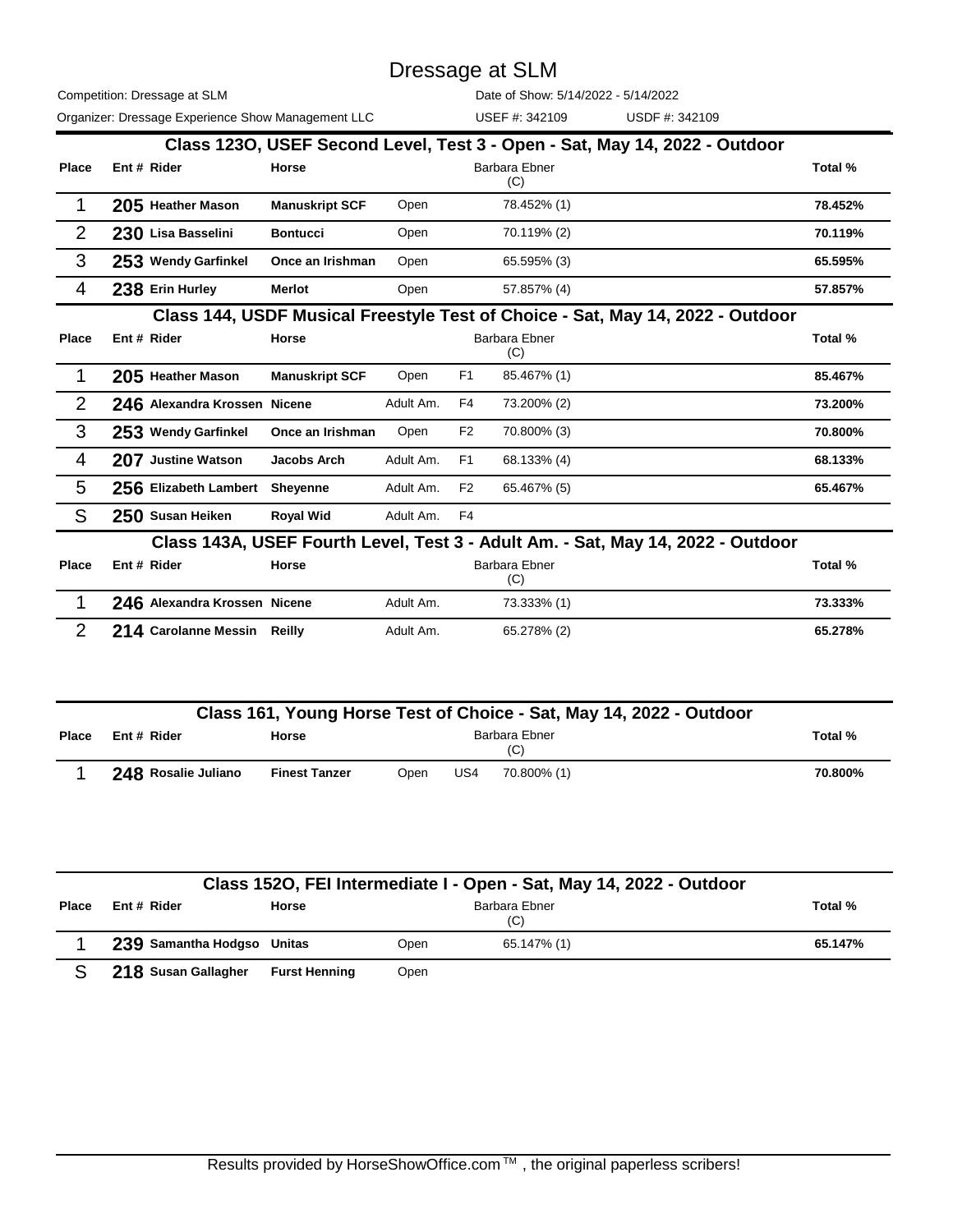Competition: Dressage at SLM

Date of Show: 5/14/2022 - 5/14/2022

| Organizer: Dressage Experience Show Management LLC |                                                                           |                  |           | USEF #: 342109       | USDF #: 342109 |         |  |  |
|----------------------------------------------------|---------------------------------------------------------------------------|------------------|-----------|----------------------|----------------|---------|--|--|
|                                                    | Class 151A, FEI Prix St. George - Adult Am. - Sat, May 14, 2022 - Outdoor |                  |           |                      |                |         |  |  |
| <b>Place</b>                                       | Ent # Rider                                                               | Horse            |           | Barbara Ebner<br>(C) |                | Total % |  |  |
|                                                    | 211 Victoria Moricco                                                      | <b>Flash</b>     | Adult Am. | $61.618\%$ (1)       |                | 61.618% |  |  |
|                                                    | 250 Susan Heiken                                                          | <b>Royal Wid</b> | Adult Am. |                      |                |         |  |  |

|              | Class 151J, FEI Prix St. George - Jr/Yg Rider - Sat, May 14, 2022 - Outdoor |         |             |                      |         |  |  |  |
|--------------|-----------------------------------------------------------------------------|---------|-------------|----------------------|---------|--|--|--|
| <b>Place</b> | Ent # Rider                                                                 | Horse   |             | Barbara Ebner<br>(C) | Total % |  |  |  |
|              | 257 Oliviah Carr                                                            | Winston | Jr/Yg Rider | 60.147% (1)          | 60.147% |  |  |  |

|       | Class 108, USEF Training Level, Test 2 Opportunity - Sat, May 14, 2022 - Outdoor |       |           |                |         |  |  |  |  |
|-------|----------------------------------------------------------------------------------|-------|-----------|----------------|---------|--|--|--|--|
| Place | Ent# Rider                                                                       | Horse |           | Anne Forer (C) | Total % |  |  |  |  |
|       | 245 Rachel VanDemark Lara's Poco Haile Adult Am.                                 |       |           | 68.276% (1)    | 68.276% |  |  |  |  |
|       | 244 Rachel VanDemark Technicolor                                                 |       | Adult Am. | 66.724% (2)    | 66.724% |  |  |  |  |

|              | Class 111-O, USEF First Level, Test 1 Opportunity - Sat, May 14, 2022 - Outdoor |       |           |                |         |  |  |  |
|--------------|---------------------------------------------------------------------------------|-------|-----------|----------------|---------|--|--|--|
| <b>Place</b> | Ent # Rider                                                                     | Horse |           | Anne Forer (C) | Total % |  |  |  |
|              | 244 Rachel VanDemark Technicolor                                                |       | Adult Am. | 64.828% (1)    | 64.828% |  |  |  |
|              | 245 Rachel VanDemark Lara's Poco Haile Adult Am.                                |       |           | 62.931% (2)    | 62.931% |  |  |  |

|              |                                |                   |           | Class 131, USEF Third Level, Test 1 - Sat, May 14, 2022 - Outdoor |         |  |
|--------------|--------------------------------|-------------------|-----------|-------------------------------------------------------------------|---------|--|
| <b>Place</b> | Ent # Rider                    | <b>Horse</b>      |           | Anne Forer (C)                                                    | Total % |  |
|              | 204 Laura Adriaanse            | <b>Dixie Rose</b> | Adult Am. | 65.946% (1)                                                       | 65.946% |  |
|              | 242 Patricia Maher             | Weltmeer          | Adult Am. | 63.243% (2)                                                       | 63.243% |  |
| 3            | 255 Victoria Thompson Volansky |                   | Adult Am. | 63.108% (3)                                                       | 63.108% |  |
| S            | 249 Lori Farace                | <b>Obelix</b>     | Adult Am. |                                                                   |         |  |
|              | 236 Lisa Basselini             | Kensington        | Open      | 67.027% (1)                                                       | 67.027% |  |
|              | 261 Maggie O'Leary             | <b>Magneto</b>    | Open      | $60.405\%$ (2)                                                    | 60.405% |  |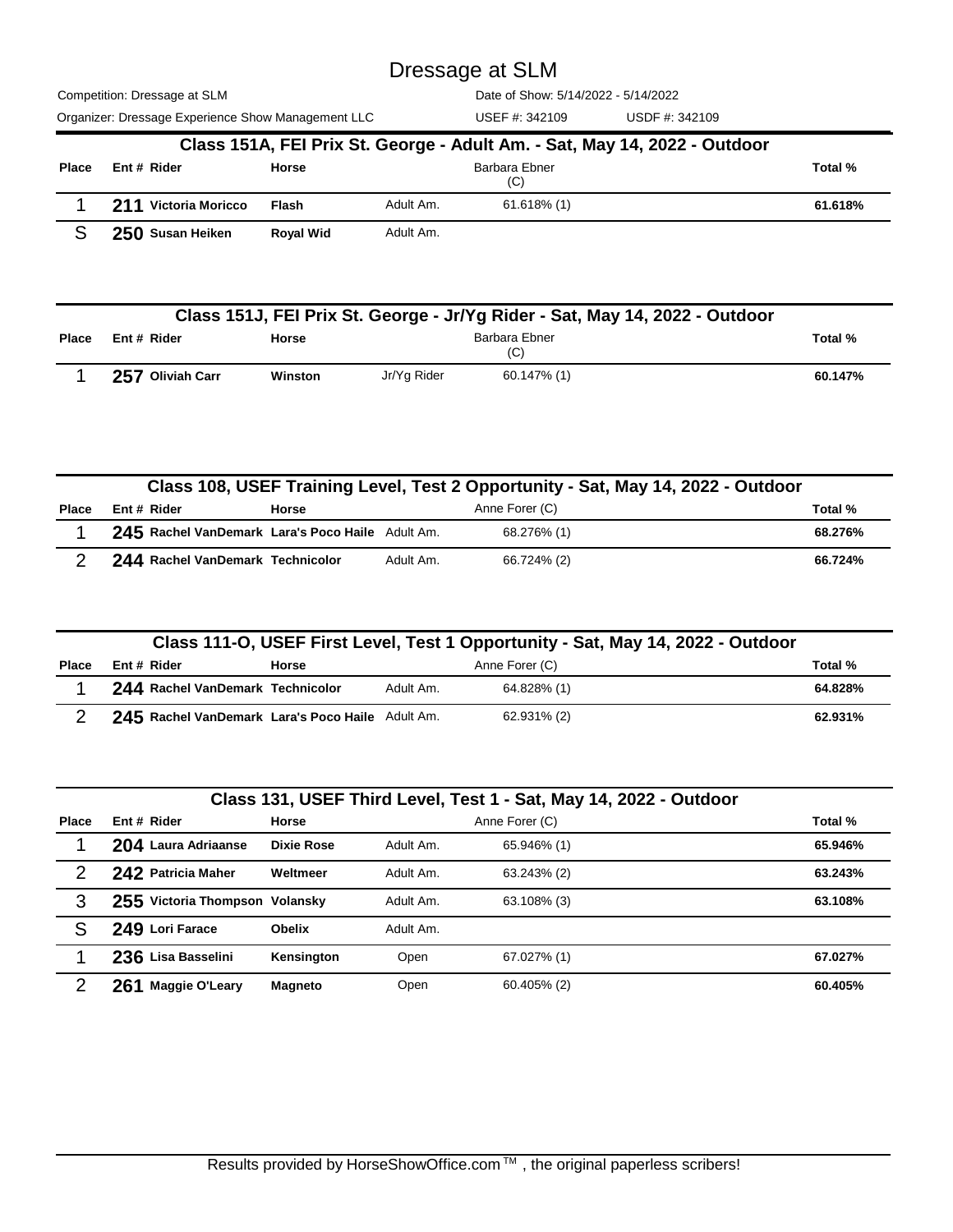Competition: Dressage at SLM

Date of Show: 5/14/2022 - 5/14/2022

| Organizer: Dressage Experience Show Management LLC |                                         |                 |           | USEF #: 342109                                                     | USDF #: 342109 |         |
|----------------------------------------------------|-----------------------------------------|-----------------|-----------|--------------------------------------------------------------------|----------------|---------|
|                                                    |                                         |                 |           | Class 141, USEF Fourth Level, Test 1 - Sat, May 14, 2022 - Outdoor |                |         |
| Place                                              | Ent # Rider                             | Horse           |           | Anne Forer (C)                                                     |                | Total % |
|                                                    | 217 Elizabeth Lambert Berktzicht Alfred |                 | Adult Am. | $61.154\%$ (1)                                                     |                | 61.154% |
|                                                    | 240 Christine Yozgat                    | Csaratucci      | Adult Am. |                                                                    |                |         |
|                                                    | 264 Lisa Basselini                      | Diango Di Fonte | Open      |                                                                    |                |         |

|              |                                      |               |           | Class 132, USEF Third Level, Test 2 - Sat, May 14, 2022 - Outdoor |         |
|--------------|--------------------------------------|---------------|-----------|-------------------------------------------------------------------|---------|
| <b>Place</b> | Ent # Rider                          | Horse         |           | Anne Forer (C)                                                    | Total % |
|              | 223 Anne St Martin                   | <b>PerviL</b> | Adult Am. | $60.658\%$ (1)                                                    | 60.658% |
|              | 255 Victoria Thompson Volansky       |               | Adult Am. |                                                                   |         |
|              | 241 Mallory Chambers MW Dona Francis |               | Open      |                                                                   |         |

|               |                                |                          |           | Class 133, USEF Third Level, Test 3 - Sat, May 14, 2022 - Outdoor    |         |
|---------------|--------------------------------|--------------------------|-----------|----------------------------------------------------------------------|---------|
| <b>Place</b>  | Ent # Rider                    | Horse                    |           | Anne Forer (C)                                                       | Total % |
| 1             | 204 Laura Adriaanse            | <b>Dixie Rose</b>        | Adult Am. | 62.750% (1)                                                          | 62.750% |
| 2             | 223 Anne St Martin             | Peryl L                  | Adult Am. | 59.500% (2)                                                          | 59.500% |
| 3             | 217 Elizabeth Lambert          | <b>Berktzicht Alfred</b> | Adult Am. | 59.250% (3)                                                          | 59.250% |
|               | 236 Lisa Basselini             | Kensington               | Open      | 61.875% (1)                                                          | 61.875% |
| $\mathcal{P}$ | 243 Olivia Bierly              | Renmore                  | Open      | 60.875% (2)                                                          | 60.875% |
| 3             | 262 Maggie O'Leary             | Fantasia                 | Open      | 56.875% (3)                                                          | 56.875% |
| S             | <b>Mallory Chambers</b><br>241 | <b>MW Dona Francis</b>   | Open      |                                                                      |         |
|               |                                |                          |           | Class 104, USEF Training Level, Test 1 - Sat, May 14, 2022 - Outdoor |         |

| Place | Ent # Rider       | Horse              |             | Anne Forer (C) | Total % |
|-------|-------------------|--------------------|-------------|----------------|---------|
|       | 259 Delaney Abel  | <b>CMF Kel El</b>  | Jr/Yg Rider | 66.538% (1)    | 66.538% |
|       | 251 Amanda Graham | L.A, Baltic Silver | Adult Am.   | 66.154% (2)    | 66.154% |

|              |                    |                    |             | Class 105, USEF Training Level, Test 2 - Sat, May 14, 2022 - Outdoor |         |
|--------------|--------------------|--------------------|-------------|----------------------------------------------------------------------|---------|
| <b>Place</b> | Ent # Rider        | Horse              |             | Anne Forer (C)                                                       | Total % |
|              | 259 Delaney Abel   | <b>CMF Kel El</b>  | Jr/Yg Rider | 67.759% (1)                                                          | 67.759% |
|              | 251 Amanda Graham  | L.A, Baltic Silver | Adult Am.   | 60.690% (2)                                                          | 60.690% |
|              | 237 Ana DiGironimo | <b>Thronfolger</b> | Open        |                                                                      |         |